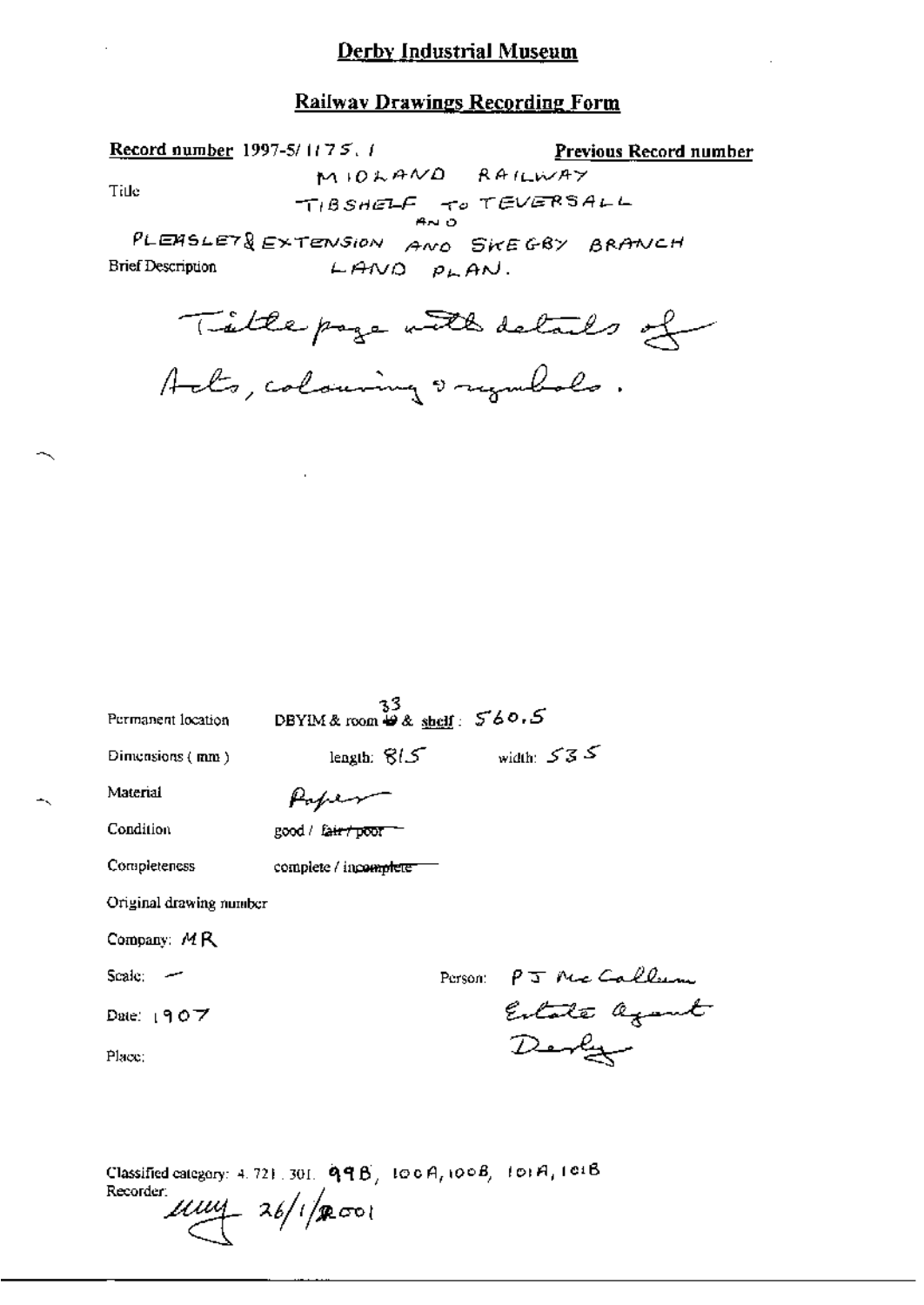Record number 1997-5/1175, 2

Previous Record number

Title

 $\sim$ 

COUNTY OF DERBY

**Brief Description** 

Permanent location

DBYIM & room  $**$  & shelf:  $560.5$ 

length;  $8/5$  width:  $535$ 

Person:

Dimensions (mm)

Material

Condition

complete / incomplete

good / fair / poor

Paper

Original drawing number Sheet

Company: MR

Completeness

Scale:  $1'' = 2$  cHAM S

Date: 1907

Place:

OM -  $\frac{3}{4}$  M Tibshelf Soutto

Classified category: 4, 721, 301, 99B Recorder:

 $11111 - 26/12001$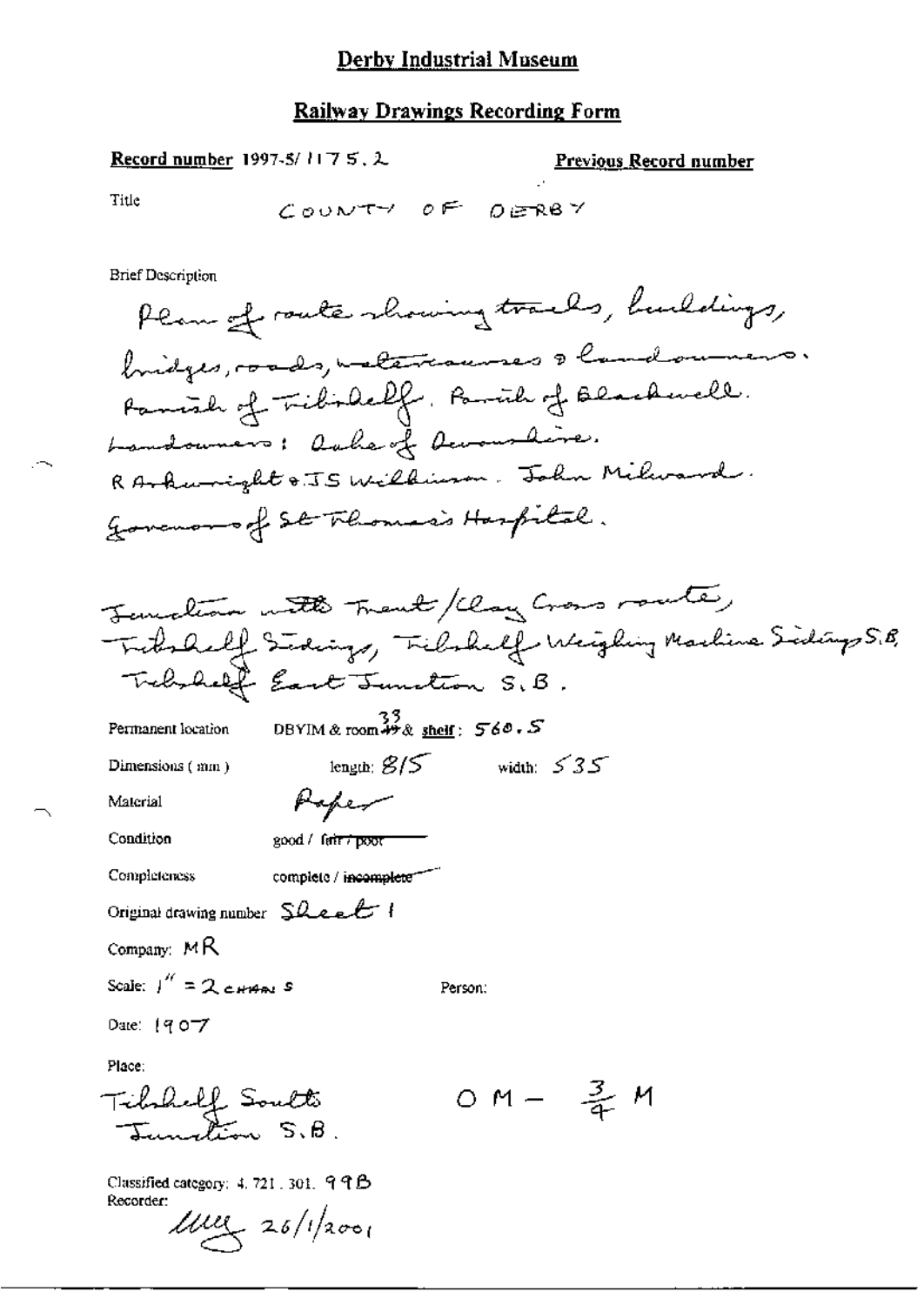Record number 1997-5/ $1175.3$ Previous Record number COUNTY OF DERBY Tide

**Brief Description** 

 $\sim$ 

| Permanent location                              | DBYIM & room $\stackrel{33}{49}$ & shelf: $\stackrel{560.5}{560.5}$ |         |              |
|-------------------------------------------------|---------------------------------------------------------------------|---------|--------------|
| Dimensions $(mn)$                               | length: $8/5$                                                       |         | width: $535$ |
| Material                                        |                                                                     |         |              |
| Condition                                       | good / fa <del>ir / pour</del>                                      |         |              |
| Completeness                                    | complete / incomplete                                               |         |              |
| Original drawing number $SL = 2$ .              |                                                                     |         |              |
| Company: $MR$                                   |                                                                     |         |              |
| Scale: $1'' = 2$ cannot s                       |                                                                     | Person: |              |
| Date: 1907                                      |                                                                     |         |              |
| Place:                                          |                                                                     |         |              |
| Tichell o Newton                                |                                                                     |         | 弄 M - 【 I M  |
| $C$ lossified carego $\sim$ 1. To 1. The $\sim$ |                                                                     |         |              |

Classified category: 4, 721 , 301, 99B Recorder:  $\mu$ uz 26/01/2001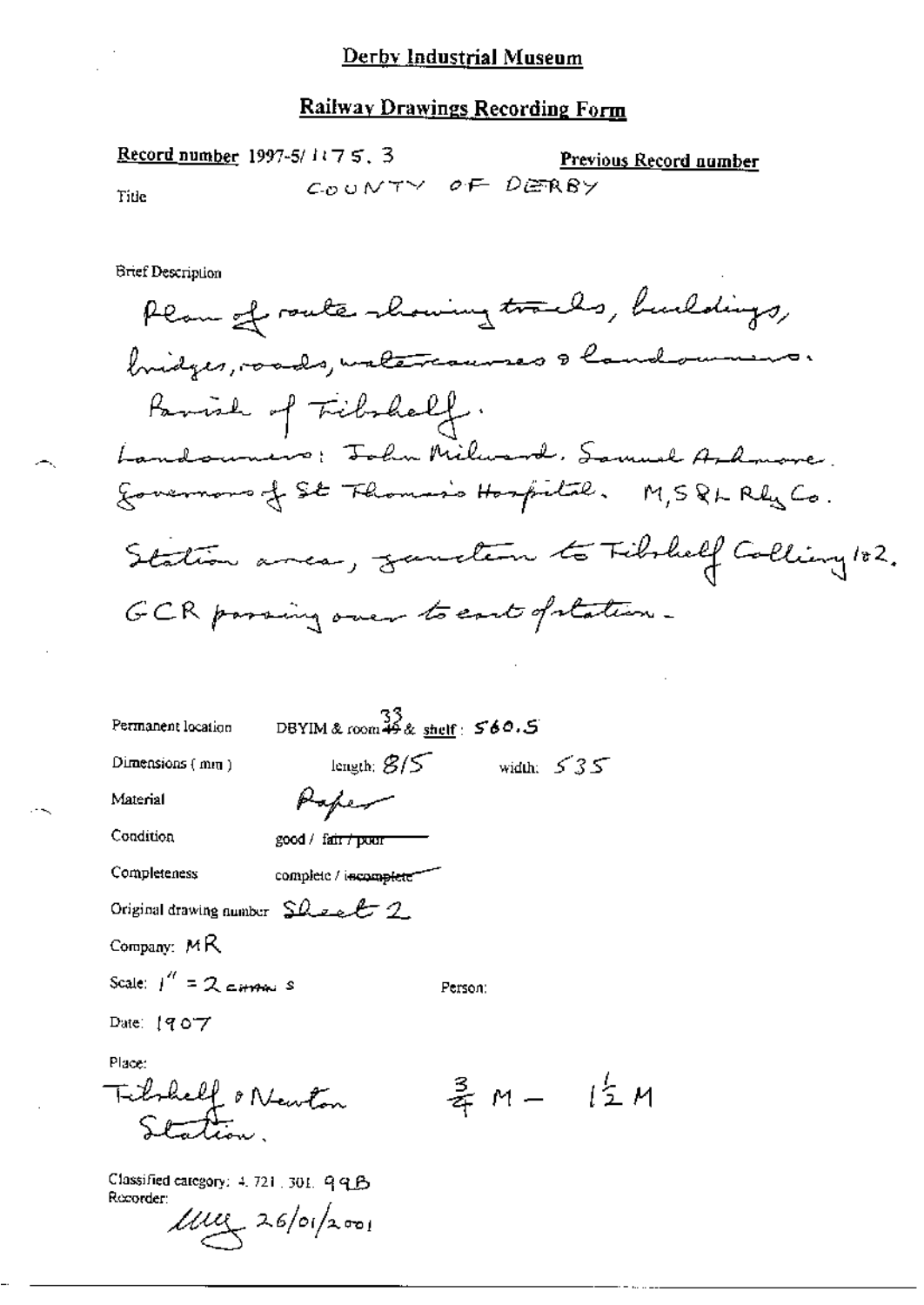Record number 1997-5/ $1175$ , 4

**Previous Record number** 

 $\ensuremath{\mathcal{M}}\xspace$ 

 $\ddot{\phantom{0}}$ 

Title

COUNTY OF  $OERBY$ 

Brief Description

 $\frac{1}{2}$   $\lambda$ 

| Permanent location                                  | 33<br>DBYIM & room # & shelf : 560 ~ 5 |                   |              |
|-----------------------------------------------------|----------------------------------------|-------------------|--------------|
| Dimensions (mm)                                     | length: $\mathcal{B}/\mathcal{S}$      |                   | width: $535$ |
| Material                                            |                                        |                   |              |
| Condition                                           | good / fair 7 pour                     |                   |              |
| Completeness                                        | complete / incomplete"                 |                   |              |
| Original drawing number $\text{S}}$ leel 3          |                                        |                   |              |
| Company: $MR$                                       |                                        |                   |              |
| Scale: $1'' = 2$ changes                            |                                        | Person:           |              |
| Date: 1907                                          |                                        |                   |              |
| Place:                                              |                                        |                   |              |
|                                                     |                                        | $\sqrt{2}$ M - 24 |              |
| Fibololf Colling.<br>Diminodole Colling.            |                                        |                   |              |
| Classified category: 4, 721, 301, 994B<br>Recorder: | $100 \times 26/12001$                  |                   |              |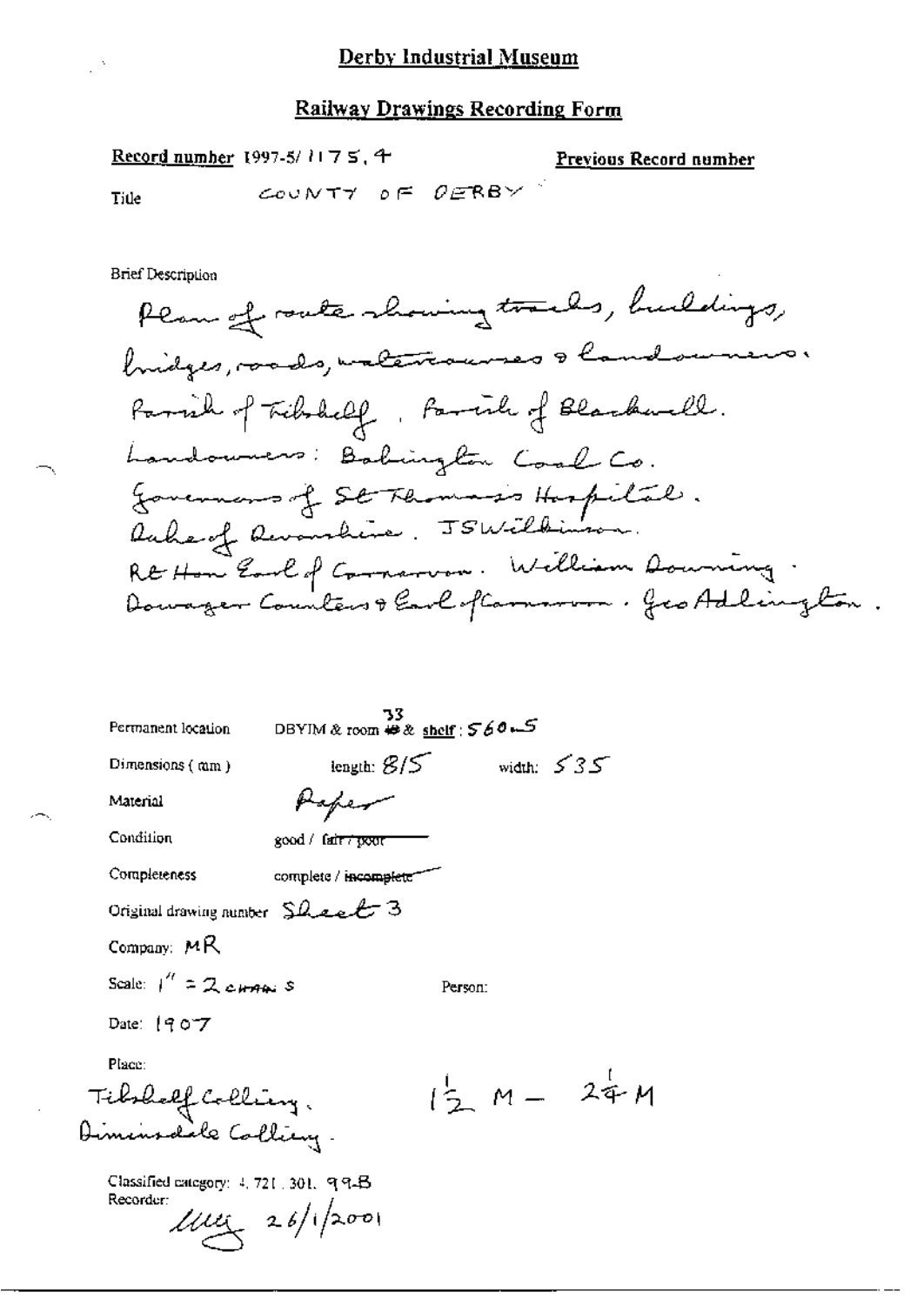ý.

# Record number 1997-5/1175, 6

### Previous Record number

Title

 $\mathbb{R}^3$ 

 $\ddot{\cdot}$ 

**Brief Description** 

| Permanent location                                  |                                | DBYIM & room $\mathscr{W}$ & shelf: $560.5$ |              |            |  |
|-----------------------------------------------------|--------------------------------|---------------------------------------------|--------------|------------|--|
| Dimensions $(mn)$                                   |                                | length: $\mathcal{B}$ / $\mathcal{S}$       | width: $535$ |            |  |
| Material                                            |                                |                                             |              |            |  |
| Condition                                           | good / fair <del>7 p</del> eor |                                             |              |            |  |
| <b>Completeness</b>                                 | complete / incomplete"         |                                             |              |            |  |
| Original drawing number Sheet 4                     |                                |                                             |              |            |  |
| Company: $MR$                                       |                                |                                             |              |            |  |
| Scale: $\int_{0}^{\pi} = 2$ c <sub>trab</sub> s     |                                | Person:                                     |              |            |  |
| Date: 1907                                          |                                |                                             |              |            |  |
| Place:                                              |                                |                                             |              |            |  |
| Whitebook                                           |                                |                                             |              | $24M - 3M$ |  |
|                                                     |                                |                                             |              |            |  |
| Classified category: 4, 721, 301, 99.8<br>Recorder: | $\mu$ uz 26/1/2001             |                                             |              |            |  |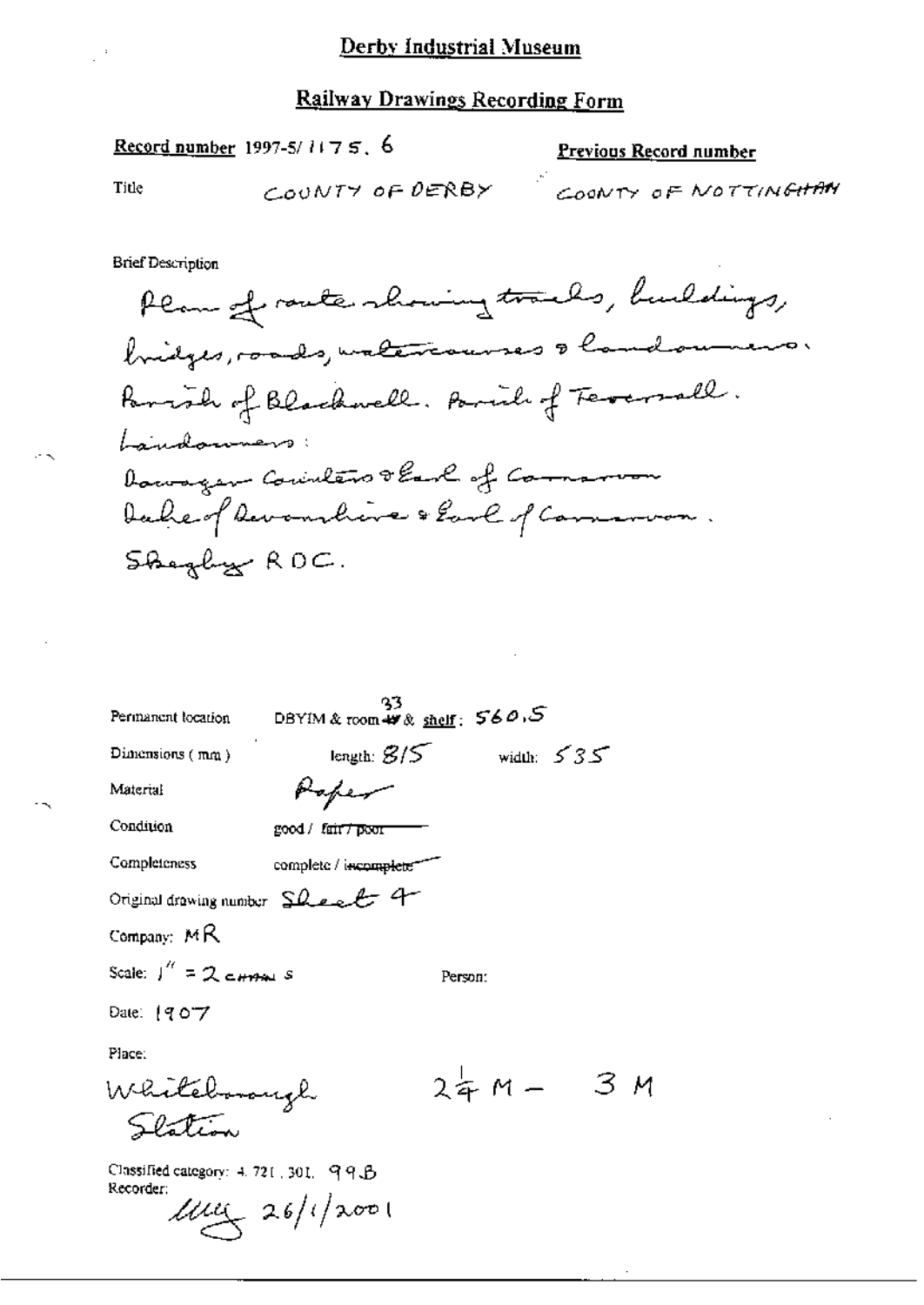#### **Railway Drawings Recording Form**

Record number 1997-5/1175.7

Previous Record number

Title

COUNTY OF NOTTINGHAM

**Brief Description** 

Plan of route showing tracks, buildings, bridges, roads, materiannes & landoumers. Rominh of Teversall Landonnano: Downger Counters & Earl of Commancon.

Branch to Whiteborough Colleany & Shezly.

| Permanent location               | DBYIM & room \$9 & shelf: $560.5$ |              |
|----------------------------------|-----------------------------------|--------------|
| Dimensions $(mn)$                | length: $\mathcal{B}/\mathcal{S}$ | width: $535$ |
| Material                         |                                   |              |
| Condition                        | good / fair <del>7 poor</del>     |              |
| Completeness                     | complete / incomplete             |              |
| Original drawing number $SLexL5$ |                                   |              |
| Company: $M R$                   |                                   |              |
| Scale: $1'' = 2$ current S       |                                   | Person:      |
| Date: 1907                       |                                   |              |
| Place:                           |                                   |              |

 $3 M - 34 M$ 

Classified category:  $4.721$ , 301, 998 Recorder:

 $100 \times 26/1200$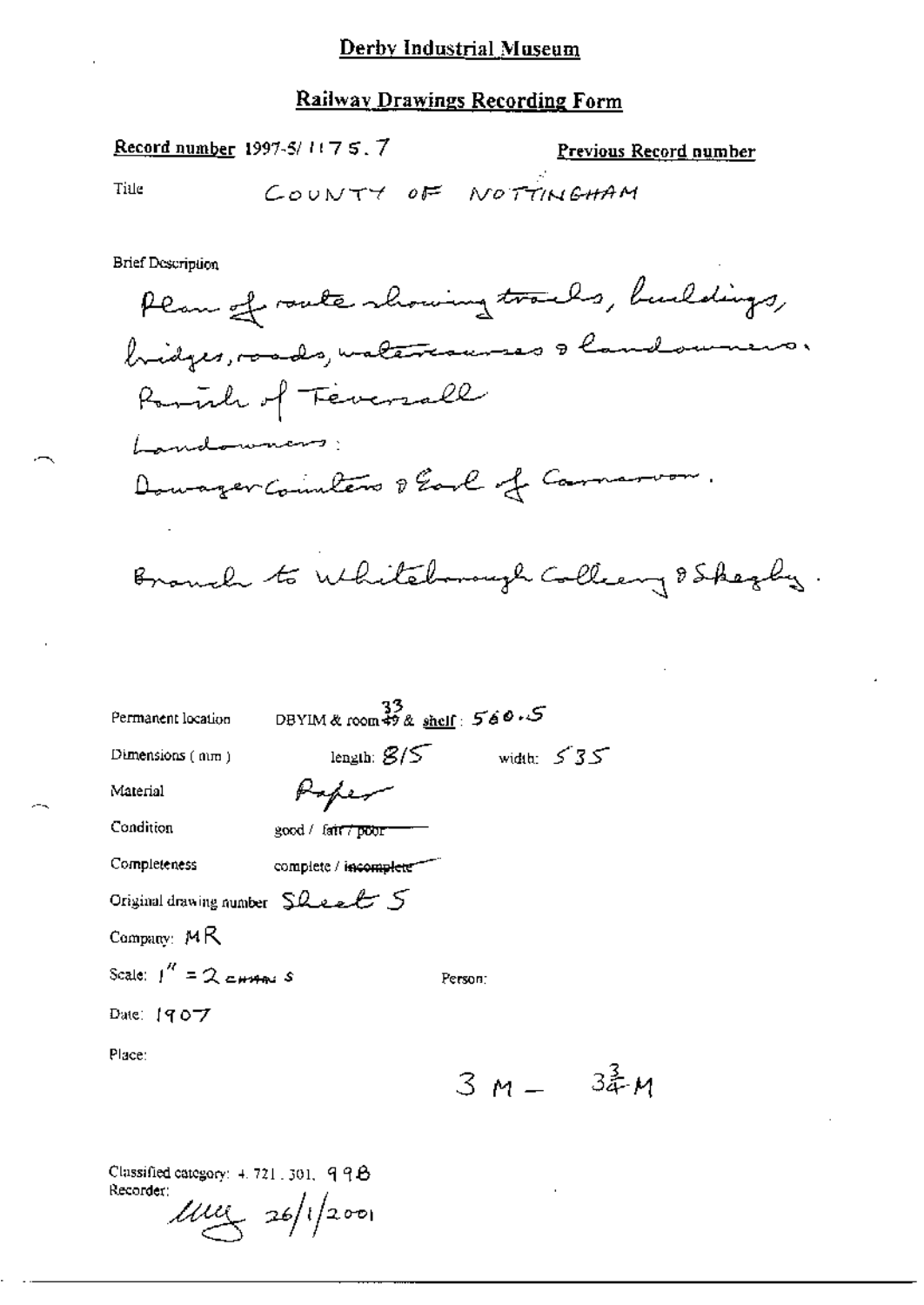Previous Record number

Record number 1997-5/ $1175.8$ 

COUNTY OF NOTTINGHAM Title **Brief Description** Plan of route showing tracks, buildings, bridges, roads, unterrouves a landsumers. Parish of Teverall. Landowners: Dawager Counters & Earl of Cornar  $GNRE<sub>1</sub>$   $Co.$ Station anear, redings for Butcherwood Colliany, GNR from Silverlill Collian & Shegly paraming under. DBYIM & room  $\stackrel{33}{\leftrightarrow}$  shelf:  $\stackrel{56}{\sim} 60.5$ Permanent location length:  $\mathcal{B}/\mathcal{S}$ width:  $535$ Dimensions (mm) Poper Material Condition good / fair / poor Completeness complete / incomplete Original drawing number  $SLecL$  6 Company:  $MR$ Scale:  $1'' = 2$  current s Person: Date: 1907 Place:  $3\frac{2}{7}M - 42M$ Tevansell Staten

Classified category: 4, 721, 301, 99.B Recorder:  $100 \times 26/12001$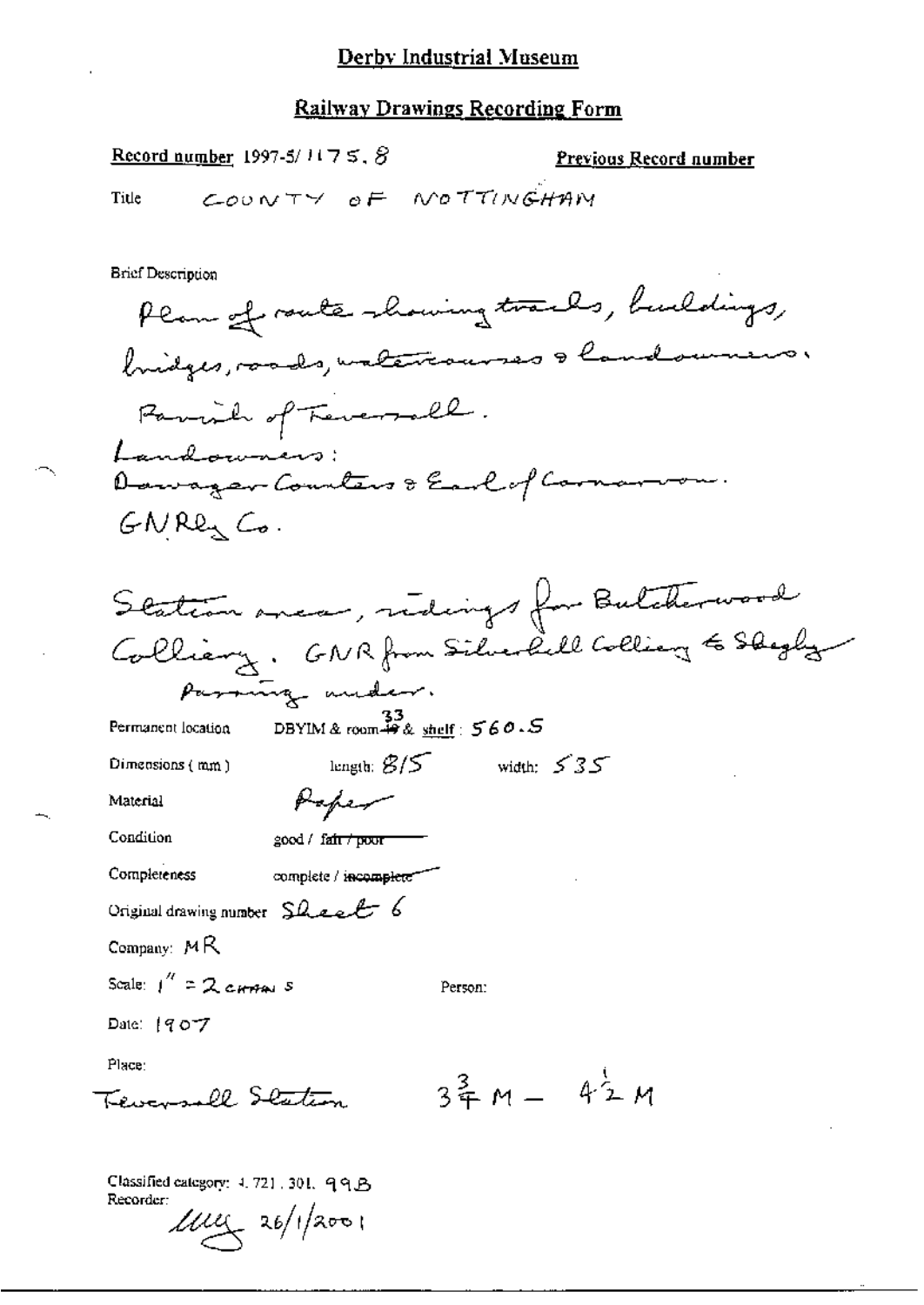### **Railway Drawings Recording Form**

Record number 1997-5/648

Previous Record number  $P(32/729)$ 

Title

 $M, R$ .

**Brief Description** 

Plan showing positions of Corbelor longitudinals on tressels, single line.

| Permanent location    | DBYIM & room $49$ & $\frac{1}{2}$ shelf $\frac{1}{2}$ $\mathcal{O}$                                                                                                             |
|-----------------------|---------------------------------------------------------------------------------------------------------------------------------------------------------------------------------|
| Dimensions (mm)       | width: $690$<br>length: $970$                                                                                                                                                   |
| Material              | Paper                                                                                                                                                                           |
| Condition             | geed / fair / peer-                                                                                                                                                             |
| Completeness          | complete / incomplete                                                                                                                                                           |
|                       | Original drawing number $32/900$ , 16, 624                                                                                                                                      |
| Company: MR           |                                                                                                                                                                                 |
| Scale: $1'' = 2$ FEET | Person:                                                                                                                                                                         |
| Date: 4 July 1868     |                                                                                                                                                                                 |
| Place.                |                                                                                                                                                                                 |
| Fackley               | Classified category: 4, 721, 301, $\frac{1}{2}$ , $\frac{1}{2}$ , $\frac{1}{2}$ , $\frac{1}{2}$ , $\frac{1}{2}$ , $\frac{1}{2}$ , $\frac{1}{2}$ , $\frac{1}{2}$ , $\frac{1}{2}$ |
| Recorder:             | and the state of the state of the state of the state of the state of the state of the state of the state of the                                                                 |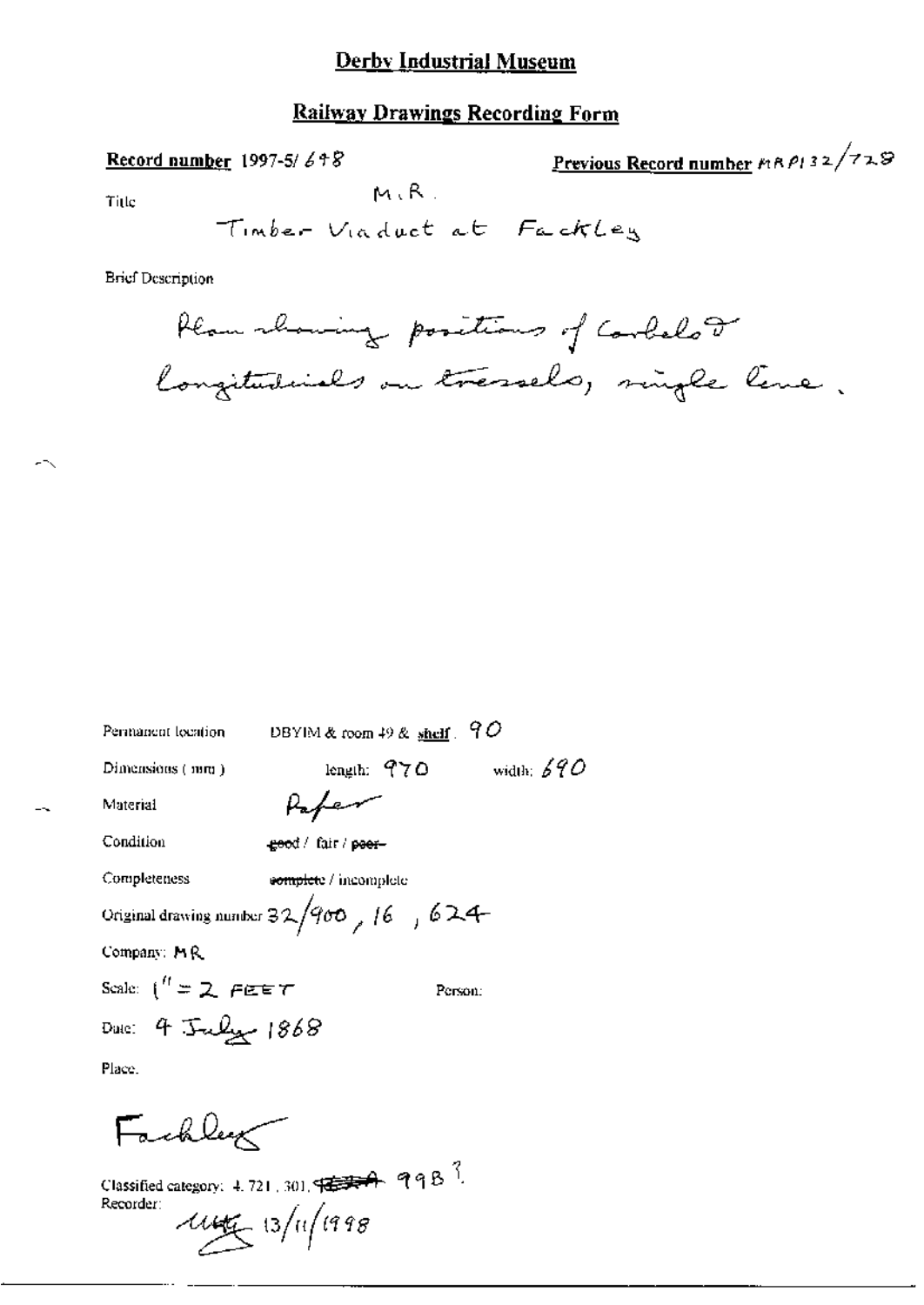### **Railway Drawings Recording Form**

Title

 $\sim$ 

**Brief Description** 

Permanent location

DBYIM & room 49 & shelf:  $1/5$ 

length:  $\mathcal{GOS}$ 

Dimensions (mm)

width:  $52.5$ 

Person:

Material

Condition

Paper good / fair / peer

Completeness

complete / incomplete

Original drawing number

Company:

Scale:  $\int_0^{t_1} = 2c \mu t \theta / N5$ 

Date: Sep24 1907

Place:

Classified category:  $4.721$ ,  $301$ ,  $97B$ Recorder;  $luvy$   $9/8/2002$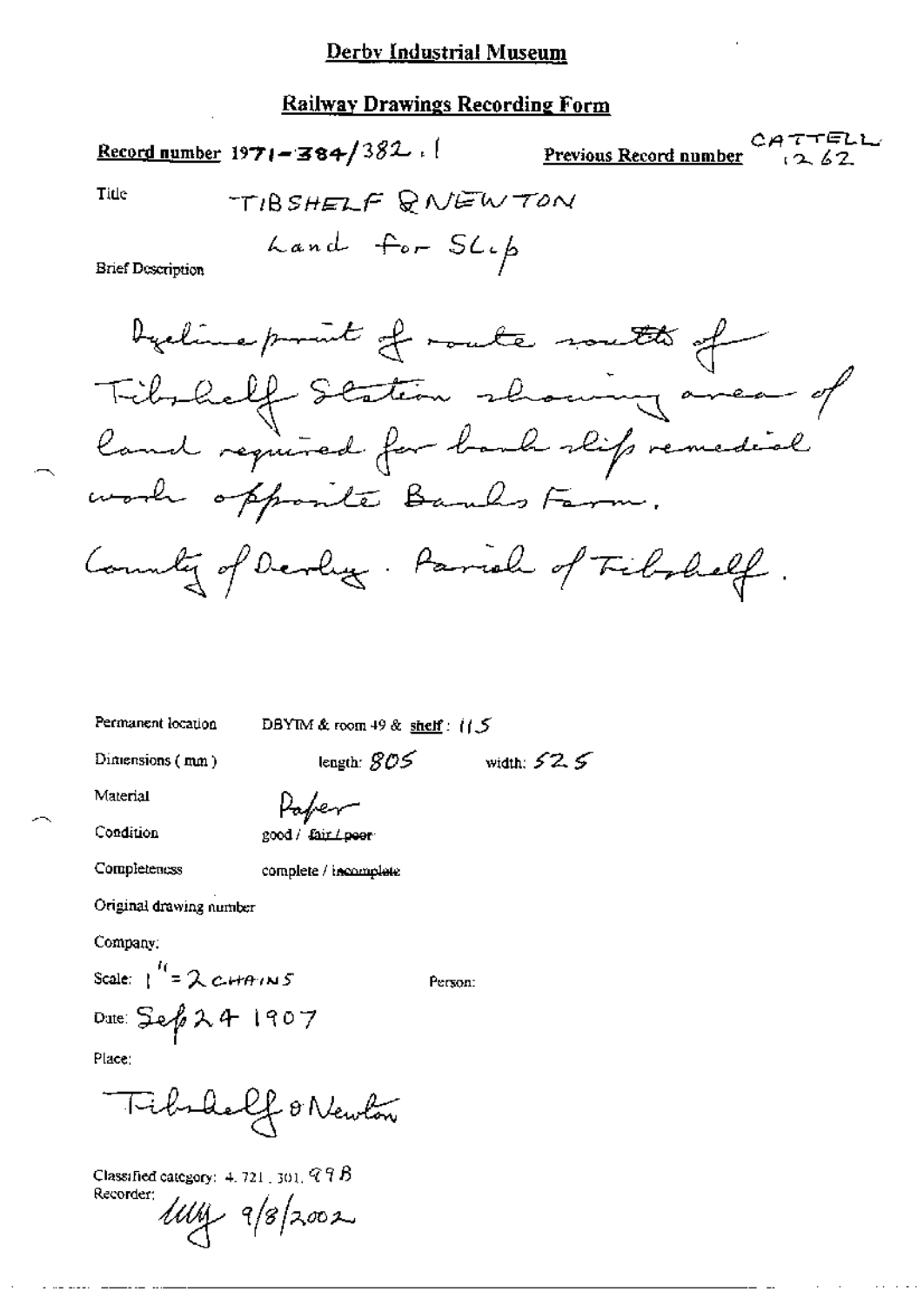#### **Railway Drawings Recording Form**

CATTELL Record number 1971-384/382.2 Previous Record number  $1255$ MIDLAND RAILWAY Title  $SESSION$  1909 PLAN OF ADDITIONAL LANDS AT

**Brief Description** 

Tracing of route with of vibrall waltercourses obands Farm.

Permanent location

DBYIM & room 49 & shelf:  $115$ 

Dimensions (mm)

length:  $740$  width:  $515$ Traces poper good / cair / poor

Condition Completeness

Material

complete / incomplete-

Original drawing number

Company:

Scale:  $1^{\prime\prime}$  = 2 currences

Date:  $N_{\text{max}}$  1908

Person WB Warthington

Place:

Tibshelf Mewton

Classified category:  $4.721,301,928$ Recorder:  $1110 - 98/2002$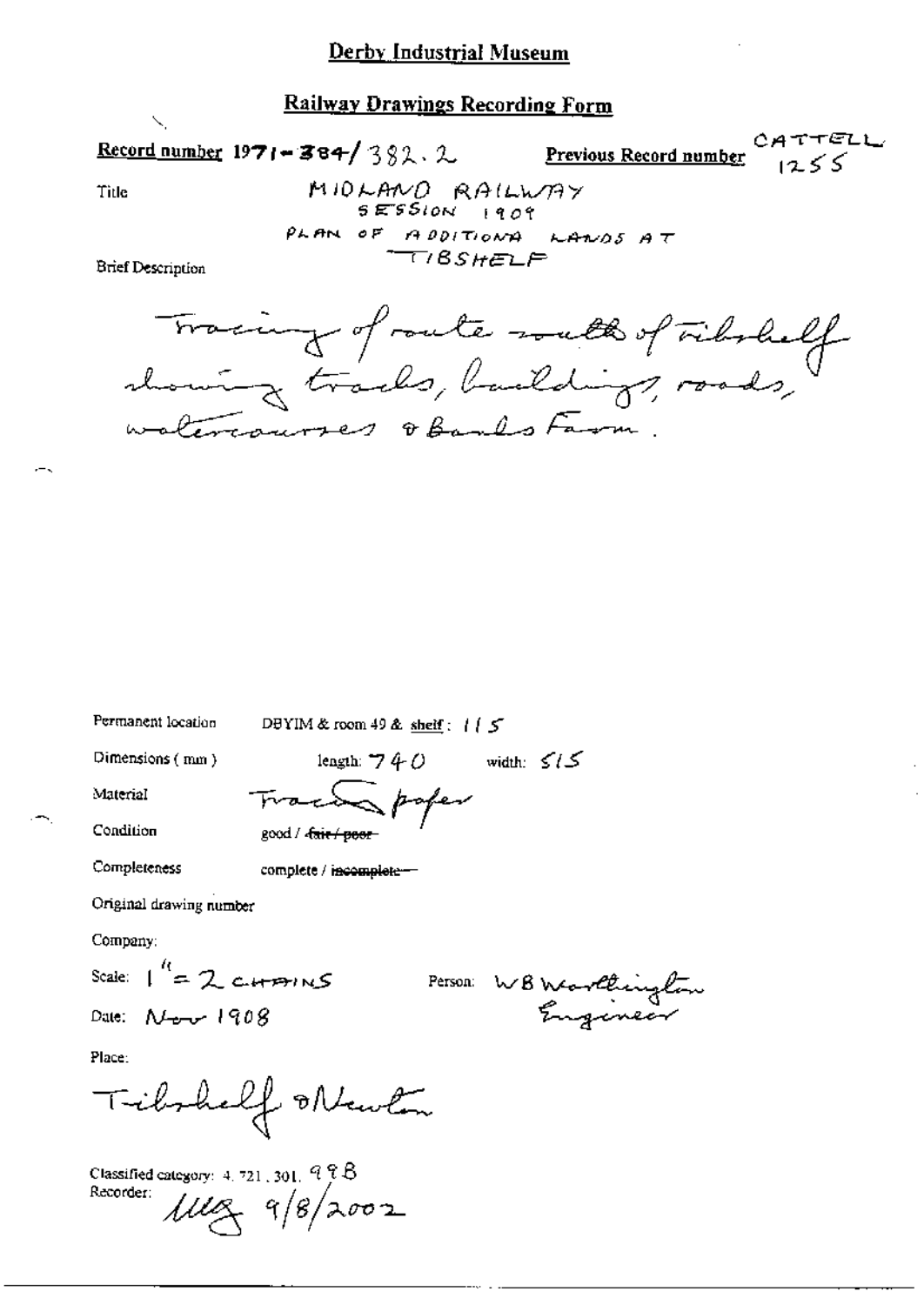#### **Railway Drawings Recording Form**



Permanent location

DBYIM & room 49 & shelf:  $12.6$ 

Dimensions (mm)

length:  $10-05$  width:  $885$ 

Material Condition

Completeness

Rafevou folrec good / fair / poor-

complete / incomplete

Original drawing number  $83/5226$ 

Company: MR

Scale:  $1'' = 40$ FEET

Person:

Date:

Place:

 $\overline{1}$  the second  $\overline{\rho}$ 

Classified category: 4, 721, 301, 998 Recorder: 11/9/1999